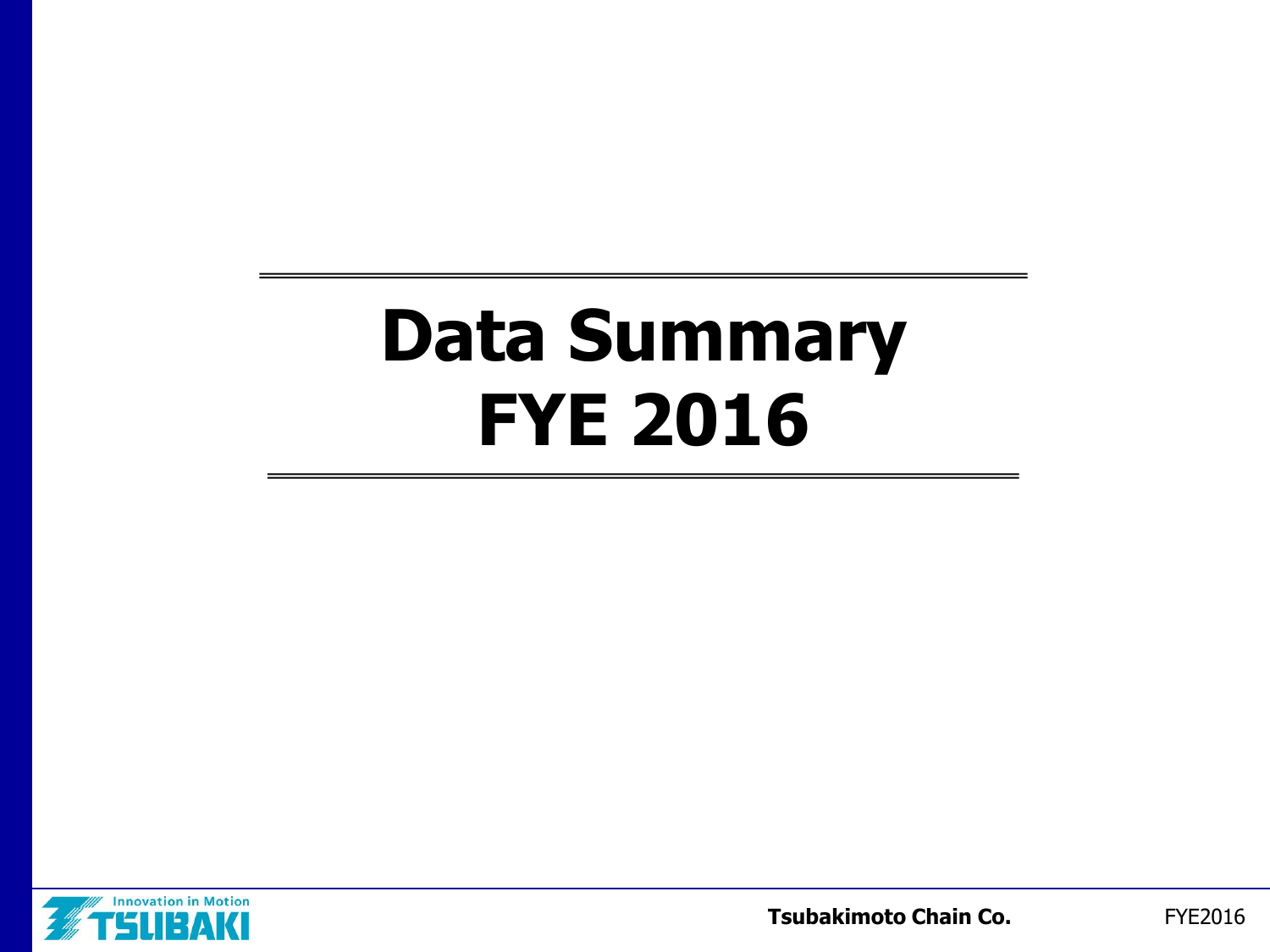#### **Segment Information (by business group)**

|                             |                 |                 |                 |                 |                 |                |        |        |        |                |        |        | (Yen, millions) |
|-----------------------------|-----------------|-----------------|-----------------|-----------------|-----------------|----------------|--------|--------|--------|----------------|--------|--------|-----------------|
|                             |                 |                 | [Fiscal year]   |                 |                 | [Quarter]      |        |        |        |                |        |        |                 |
|                             | <b>FYE 2012</b> | <b>FYE 2013</b> | <b>FYE 2014</b> | <b>FYE 2015</b> | <b>FYE 2016</b> | <b>FYE2015</b> |        |        |        | <b>FYE2016</b> |        |        |                 |
|                             |                 |                 |                 |                 |                 | 1Q             | 2Q     | 3 Q    | 4 Q    | 1Q             | 2Q     | 3 Q    | 4 Q             |
| (Sales)                     |                 |                 |                 |                 |                 |                |        |        |        |                |        |        |                 |
| Chain                       | 51,692          | 50,250          | 55,828          | 61,721          | 63,998          | 14,900         | 14,793 | 16,016 | 16,010 | 16,117         | 16,381 | 15,664 | 15,834          |
| $P.T.U.C^{\times 1}$        | 21,364          | 19,664          | 21,612          | 22,557          | 21,975          | 5,488          | 5,712  | 5,688  | 5,669  | 5,315          | 5,766  | 5,634  | 5,260           |
| <b>Automotive Parts</b>     | 43,509          | 49,397          | 60,674          | 66,978          | 73,473          | 16,285         | 16,205 | 16,648 | 17,839 | 17,637         | 18,184 | 18,207 | 19,445          |
| Materials Handling Systems  | 27,977          | 30,246          | 39,565          | 45,169          | 44,354          | 7,741          | 11,743 | 11,083 | 14,600 | 9,329          | 12,829 | 10,567 | 11,628          |
| Other                       | 2,911           | 2,846           | 2,719           | 2,968           | 3,186           | 669            | 758    | 672    | 868    | 652            | 771    | 796    | 966             |
| Consolidated                | 144,986         | 150,002         | 178,022         | 196,738         | 203,976         | 44,448         | 48,500 | 49,396 | 54,392 | 48,391         | 53,097 | 50,028 | 52,459          |
| (Operating profit)          |                 |                 |                 |                 |                 |                |        |        |        |                |        |        |                 |
| Chain                       | 3,462           | 3,586           | 3,763           | 5,002           | 6,172           | 1,307          | 1,047  | 1,693  | 953    | 1,489          | 1,638  | 1,484  | 1,559           |
| $P.T.U.C^{\times 1}$        | 2,512           | 1,955           | 2,273           | 2,400           | 2,428           | 532            | 586    | 715    | 565    | 584            | 628    | 749    | 465             |
| Automotive Parts            | 4,846           | 6,494           | 10,119          | 11,916          | 12,258          | 3,176          | 2,992  | 2,891  | 2,855  | 2,947          | 2,968  | 3,160  | 3,182           |
| Materials Handling Systems  | 878             | 531             | 1,192           | 1,940           | 659             | -493           | 703    | 496    | 1,234  | $-192$         | 673    | 56     | 121             |
| Other                       | 170             | 143             | 63              | 123             | 84              | 16             | 31     | $-25$  | 102    |                | 12     | 23     | 40              |
| Consolidated                | 12,081          | 12,579          | 17,354          | 21,427          | 21,570          | 4,547          | 5,374  | 5,778  | 5,727  | 4,818          | 5,909  | 5,471  | 5,371           |
| (Operating profit, percent) |                 |                 |                 |                 |                 |                |        |        |        |                |        |        |                 |
| Chain                       | 6.7%            | 7.1%            | 6.7%            | 8.1%            | 9.6%            | 8.8%           | 7.1%   | 10.6%  | 6.0%   | 9.2%           | 9.6%   | 9.6%   | 9.6%            |
| $P.T.U.C^{\times 1}$        | 11.8%           | 9.9%            | 10.5%           | 10.6%           | 11.0%           | 9.7%           | 10.3%  | 12.6%  | 10.0%  | 11.0%          | 10.9%  | 11.7%  | 11.0%           |
| <b>Automotive Parts</b>     | 11.1%           | 13.1%           | 16.7%           | 17.8%           | 16.7%           | 19.5%          | 18.5%  | 17.4%  | 16.0%  | 16.7%          | 16.5%  | 16.8%  | 16.7%           |
| Materials Handling Systems  | 3.1%            | 1.8%            | 3.0%            | 4.3%            | 1.5%            | —              | 6.0%   | 4.5%   | 8.5%   |                | 2.2%   | 1.6%   | 1.5%            |
| Other                       | 5.9%            | 5.0%            | 2.3%            | 4.2%            | 2.6%            | 2.4%           | 4.1%   | —      | 11.8%  | 1.1%           | 1.4%   | 1.9%   | 2.6%            |
| Consolidated                | 8.3%            | 8.4%            | 9.7%            | 10.9%           | 10.6%           | 10.2%          | 11.1%  | 11.7%  | 10.5%  | 10.0%          | 11.1%  | 10.9%  | 10.2%           |

※P.T.U.C : Power Transmission Units and Components

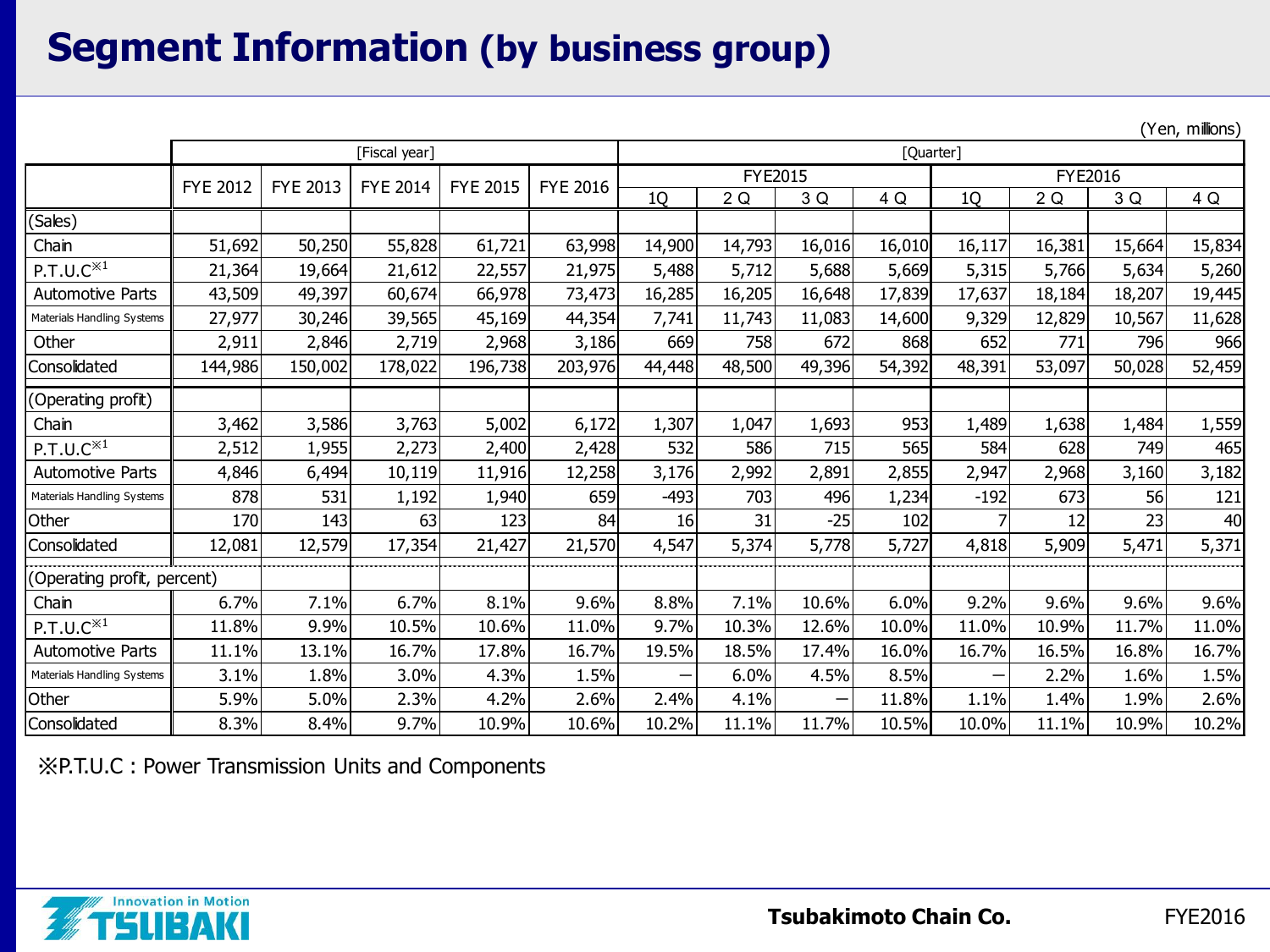### **Segment Information (by region) (from FYE 2014)**

|                             |                 | [Fiscal year] |          | [Quarter] |          |        |        |          |        |        |        |  |
|-----------------------------|-----------------|---------------|----------|-----------|----------|--------|--------|----------|--------|--------|--------|--|
|                             | <b>FYE 2014</b> | FYE 2015      | FYE 2016 |           | FYE 2015 |        |        | FYE 2016 |        |        |        |  |
|                             |                 |               |          | 1Q        | 2Q       | 3Q     | 4Q     | 1Q       | 2Q     | 3Q     | 4Q     |  |
| (Sales)                     |                 |               |          |           |          |        |        |          |        |        |        |  |
| Japan                       | 110,585         | 119,349       | 121,347  | 26,188    | 31,229   | 30,472 | 31,460 | 28,380   | 32,025 | 30,098 | 30,844 |  |
| America                     | 43,551          | 48,749        | 51,671   | 11,625    | 10,948   | 12,254 | 13,922 | 13,356   | 12,979 | 12,256 | 13,080 |  |
| Europe                      | 22,056          | 26,545        | 24,219   | 6,078     | 5,854    | 7,032  | 7,581  | 5,996    | 6,460  | 6,062  | 5,701  |  |
| Indian Ocean Rim            | 9,741           | 10,718        | 12,626   | 2,591     | 2,538    | 2,749  | 2,840  | 3,214    | 2,899  | 3,176  | 3,337  |  |
| China                       | 11,044          | 14,062        | 16,494   | 3,121     | 3,565    | 3,603  | 3,773  | 3,559    | 4,329  | 4,151  | 4,455  |  |
| South Korea, Taiwan         | 5,011           | 7,115         | 8,578    | 1,531     | 1,834    | 1,725  | 2,025  | 1,796    | 2,275  | 2,093  | 2,414  |  |
| (Operating profit)          |                 |               |          |           |          |        |        |          |        |        |        |  |
| Japan                       | 9,234           | 12,694        | 12,621   | 2,104     | 3,468    | 3,616  | 3,506  | 2,660    | 3,399  | 3,357  | 3,205  |  |
| America                     | 3,964           | 4,162         | 4,496    | 1,348     | 872      | 969    | 973    | 1,153    | 1,275  | 934    | 1,134  |  |
| Europe                      | 471             | 890           | 531      | 62        | 75       | 516    | 237    | 70       | 206    | 137    | 118    |  |
| Indian Ocean Rim            | 1,384           | 1,385         | 1,680    | 404       | 369      | 301    | 311    | 468      | 377    | 478    | 357    |  |
| China                       | 954             | 1,008         | 273      | 343       | 240      | 309    | 116    | 78       | 131    | 104    | $-40$  |  |
| South Korea, Taiwan         | 372             | 258           | 405      | 119       | 141      | $-17$  | 15     | 31       | 158    | 147    | 69     |  |
| (Operating profit, percent) |                 |               |          |           |          |        |        |          |        |        |        |  |
| Japan                       | 8.4%            | 10.6%         | 10.4%    | 8.0%      | 11.1%    | 11.9%  | 11.1%  | 9.4%     | 10.6%  | 11.2%  | 10.4%  |  |
| America                     | 9.1%            | 8.5%          | 8.7%     | 11.6%     | 8.0%     | 7.9%   | 7.0%   | 8.6%     | 9.8%   | 7.6%   | 8.7%   |  |
| Europe                      | 2.1%            | 3.4%          | 2.2%     | 1.0%      | 1.3%     | 7.3%   | 3.1%   | 1.2%     | 3.2%   | 2.3%   | 2.1%   |  |
| Indian Ocean Rim            | 14.2%           | 12.9%         | 13.3%    | 15.6%     | 14.5%    | 10.9%  | 11.0%  | 14.6%    | 13.0%  | 15.1%  | 10.7%  |  |
| China                       | 8.6%            | 7.2%          | 1.7%     | 11.0%     | 6.7%     | 8.6%   | 3.1%   | 2.2%     | 3.0%   | 2.5%   |        |  |
| South Korea, Taiwan         | 7.4%            | 3.6%          | 4.7%     | 7.8%      | 7.8%     |        | 0.7%   | 1.7%     | 6.9%   | 7.0%   | 2.9%   |  |

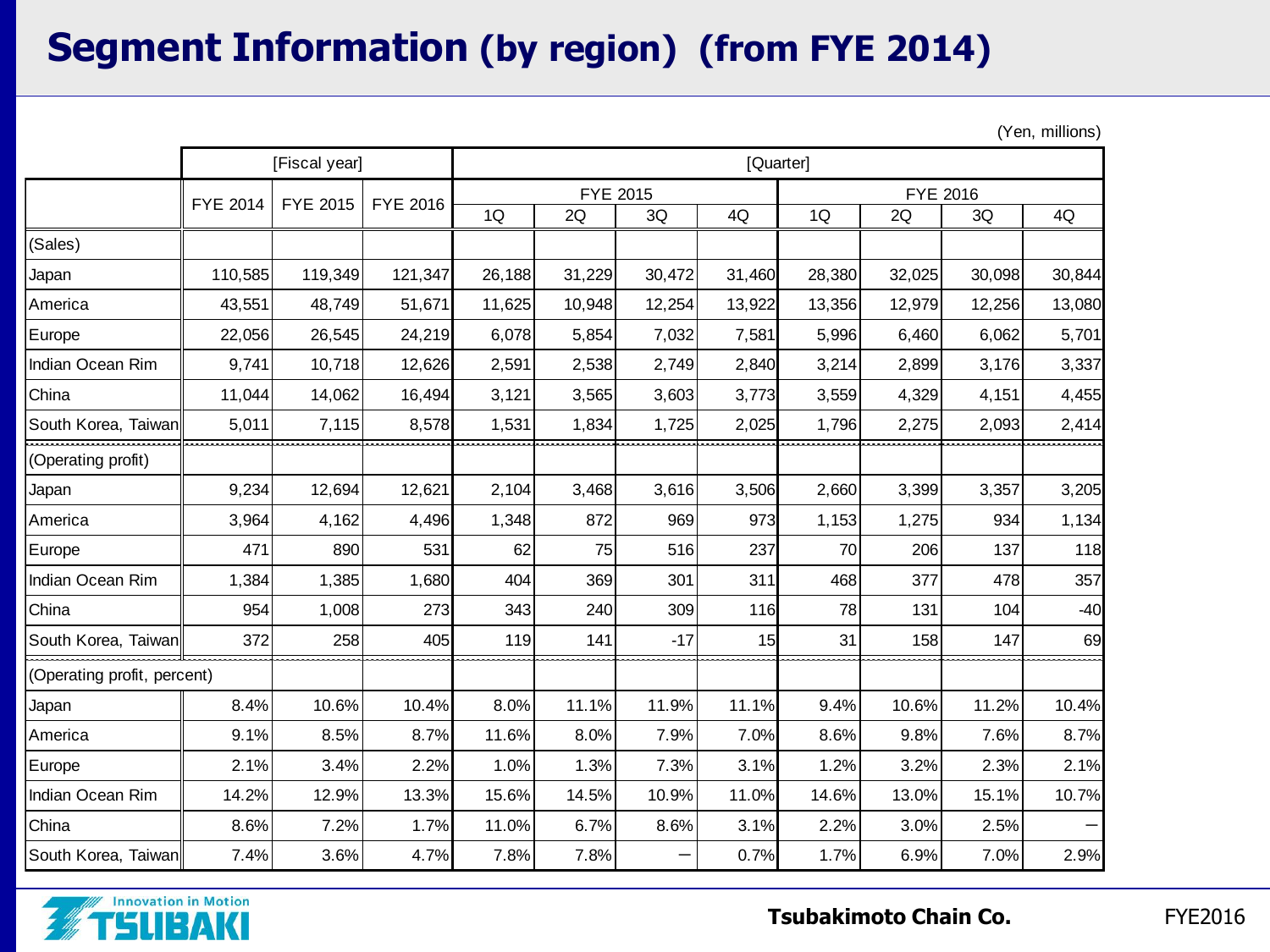### **Segment Information (by region)** ~**FYE 2014**

|                             | [Fiscal year]   |                 |                 |                 |                 |                 | [Quarter] |        |        |        |                   |        |                   |  |
|-----------------------------|-----------------|-----------------|-----------------|-----------------|-----------------|-----------------|-----------|--------|--------|--------|-------------------|--------|-------------------|--|
|                             | <b>FYE 2010</b> | <b>FYE 2011</b> | <b>FYE 2012</b> | <b>FYE 2013</b> | <b>FYE 2014</b> |                 | FYE2013   |        |        |        | <b>FYE2014</b>    |        |                   |  |
|                             |                 |                 |                 |                 |                 | 1Q              | 2Q        | 3 Q    | 4 Q    | 1Q     | 2 Q               | 3 Q    | 4 Q               |  |
| (Sales)                     |                 |                 |                 |                 |                 |                 |           |        |        |        |                   |        |                   |  |
| Japan                       | 89,863          | 108,607         | 112,940         | 110,183         | 110,585         | 26,955          | 28,581    | 26,360 | 28,287 | 24,935 | 27,702            | 27,007 | 30,941            |  |
| North America               | 20,042          | 24,918          | 25,444          | 29,967          | 43,329          | 6,935           | 6,389     | 6,783  | 9,860  | 10,542 | 10,396            | 11,020 | 11,371            |  |
| Europe                      | 5,464           | 10,966          | 12,335          | 14,566          | 22,056          | 3,262           | 2,986     | 3,281  | 5,037  | 4,966  | 5,207             | 5,774  | 6,109             |  |
| Asia / Oceania              | 9,819           | 12,972          | 13,910          | 17,027          | 25,740          | 4,012           | 4,346     | 4,348  | 4,321  | 5,782  | 6,352             | 6,394  | 7,212             |  |
| Other areas                 | 28              | 72              | 89              | 95              | 222             | 13              | 10        | 43     | 29     | 61     | 76                | 47     | 38                |  |
| (Operating profit)          |                 |                 |                 |                 |                 |                 |           |        |        |        |                   |        |                   |  |
| Japan                       | 5,504           | 8,650           | 9,165           | 8,570           | 9,234           | 2,219           | 2,267     | 1,939  | 2,145  | 1,394  | 2,413             | 2,821  | 2,606             |  |
| North America               | 334             | 1,077           | 1,338           | 2,103           | 3,998           | 624             | 402       | 331    | 746    | 922    | 850               | 1,225  | 1,001             |  |
| Europe                      | 201             | (323)           | 242             | 429             | 471             | 99              | 123       | 107    | 100    | 6      | (28)              | 177    | 316               |  |
| Asia / Oceania              | 1,044           | 1,685           | 1,419           | 1,417           | 2,710           | 421             | 374       | 394    | 228    | 560    | 666               | 662    | 822               |  |
| Other areas                 | (54)            | (48)            | (53)            | (55)            | (34)            | (14)            | (15)      | (12)   | (14)   | (18)   | (10)              | (2)    | (4)               |  |
| (Operating profit, percent) |                 |                 |                 |                 |                 |                 |           |        |        |        |                   |        |                   |  |
| Japan                       | 6.1%            | 8.0%            | 8.1%            | 7.8%            | 8.4%            | 8.2%            | 7.9%      | 7.4%   | 7.6%   | 8.2%   | 7.9%              | 7.4%   | 7.6%              |  |
| North America               | 1.7%            | 4.3%            | 5.3%            | 7.0%            | 9.2%            | 9.0%            | 6.3%      | 4.9%   | 7.6%   | 9.0%   | 6.3%              | 4.9%   | 7.6%              |  |
| Europe                      | 3.7%            | —               | 2.0%            | 2.9%            | 2.1%            | 3.1%            | 4.1%      | 3.3%   | 2.0%   | 3.1%   | 4.1%              | 3.3%   | 2.0%              |  |
| Asia / Oceania              | 10.6%           | 13.0%           | 10.2%           | 8.3%            | 10.5%           | 10.5%           | 8.6%      | 9.1%   | 5.3%   | 10.5%  | 8.6%              | 9.1%   | 5.3%              |  |
| Other areas                 |                 | —               |                 | $\qquad \qquad$ |                 | $\qquad \qquad$ |           |        |        |        | $\qquad \qquad -$ |        | $\qquad \qquad -$ |  |

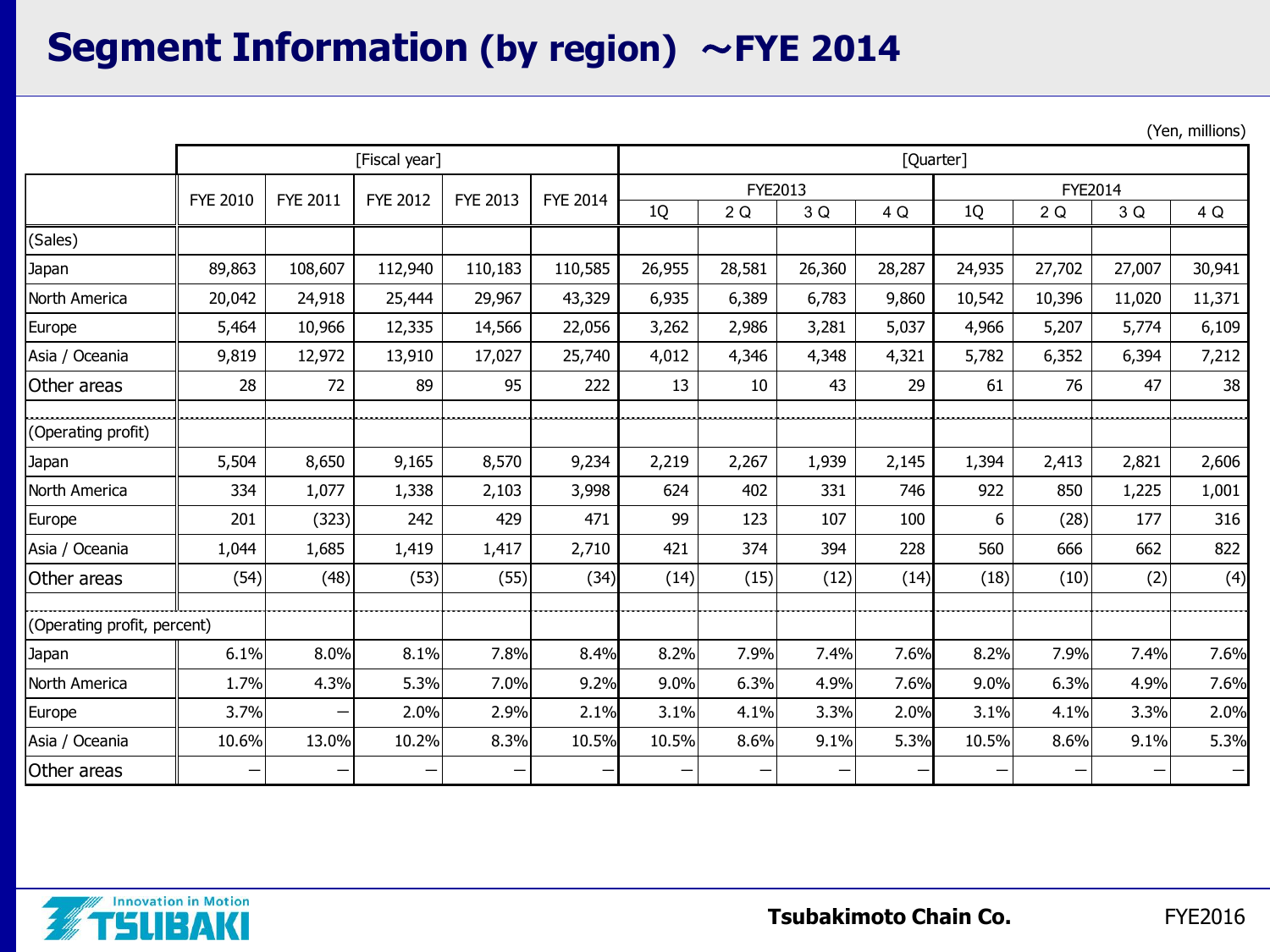# **Breakdown of Overseas Sales (from FYE 2014)**

|                             |                 | [Fiscal year]   |                 | [Half year]     |         |                 |         |  |  |
|-----------------------------|-----------------|-----------------|-----------------|-----------------|---------|-----------------|---------|--|--|
|                             | <b>FYE 2014</b> | <b>FYE 2015</b> | <b>FYE 2016</b> | <b>FYE 2015</b> |         | <b>FYE 2016</b> |         |  |  |
|                             |                 |                 |                 | 1H              | 2H      | 1H              | 2H      |  |  |
| (Consolidated sales)        | 178,022         | 196,738         | 203,976         | 92,948          | 103,790 | 101,488         | 102,488 |  |  |
| U.S.A                       | 36,446          | 40,348          | 43,062          | 19,046          | 21,302  | 22,069          | 20,993  |  |  |
| Other                       | 6,401           | 7,656           | 8,316           | 3,530           | 4,126   | 4,018           | 4,298   |  |  |
| Europe                      | 21,434          | 24,021          | 23,000          | 11,411          | 12,610  | 11,796          | 11,204  |  |  |
| Indian Ocean Rim            | 12,237          | 12,851          | 12,824          | 5,892           | 6,959   | 6,409           | 6,415   |  |  |
| China                       | 12,612          | 13,868          | 15,251          | 6,419           | 7,449   | 7,338           | 7,913   |  |  |
| South Korea, Taiwan         | 5,553           | 7,550           | 8,638           | 3,596           | 3,954   | 4,132           | 4,506   |  |  |
| Total of overseas sales     | 94,687          | 106,297         | 111,094         | 49,896          | 56,401  | 55,765          | 55,329  |  |  |
| Total of domestic sales     | 83,335          | 90,441          | 92,882          | 43,052          | 47,389  | 45,723          | 47,159  |  |  |
| (Percent, sales by region)  |                 |                 |                 |                 |         |                 |         |  |  |
| U.S.A                       | 21.0%           | 20.5%           | 21.1%           | 20.5%           | 20.5%   | 21.7%           | 20.2%   |  |  |
| Other                       | 3.6%            | 3.9%            | 4.1%            | 3.8%            | 4.0%    | 4.0%            | 4.1%    |  |  |
| Europe                      | 11.7%           | 12.2%           | 11.3%           | 12.3%           | 12.1%   | 11.6%           | 10.8%   |  |  |
| Indian Ocean Rim            | 6.3%            | 6.5%            | 6.3%            | 6.3%            | 6.7%    | 6.3%            | 6.2%    |  |  |
| China                       | 6.6%            | 7.0%            | 7.5%            | 6.9%            | 7.2%    | 7.2%            | 7.6%    |  |  |
| South Korea, Taiwan         | 3.3%            | 3.8%            | 4.2%            | 3.9%            | 3.8%    | 4.1%            | 4.3%    |  |  |
| Percent, all overseas sales | 53.2%           | 54.0%           | 54.5%           | 53.7%           | 54.3%   | 54.9%           | 53.3%   |  |  |

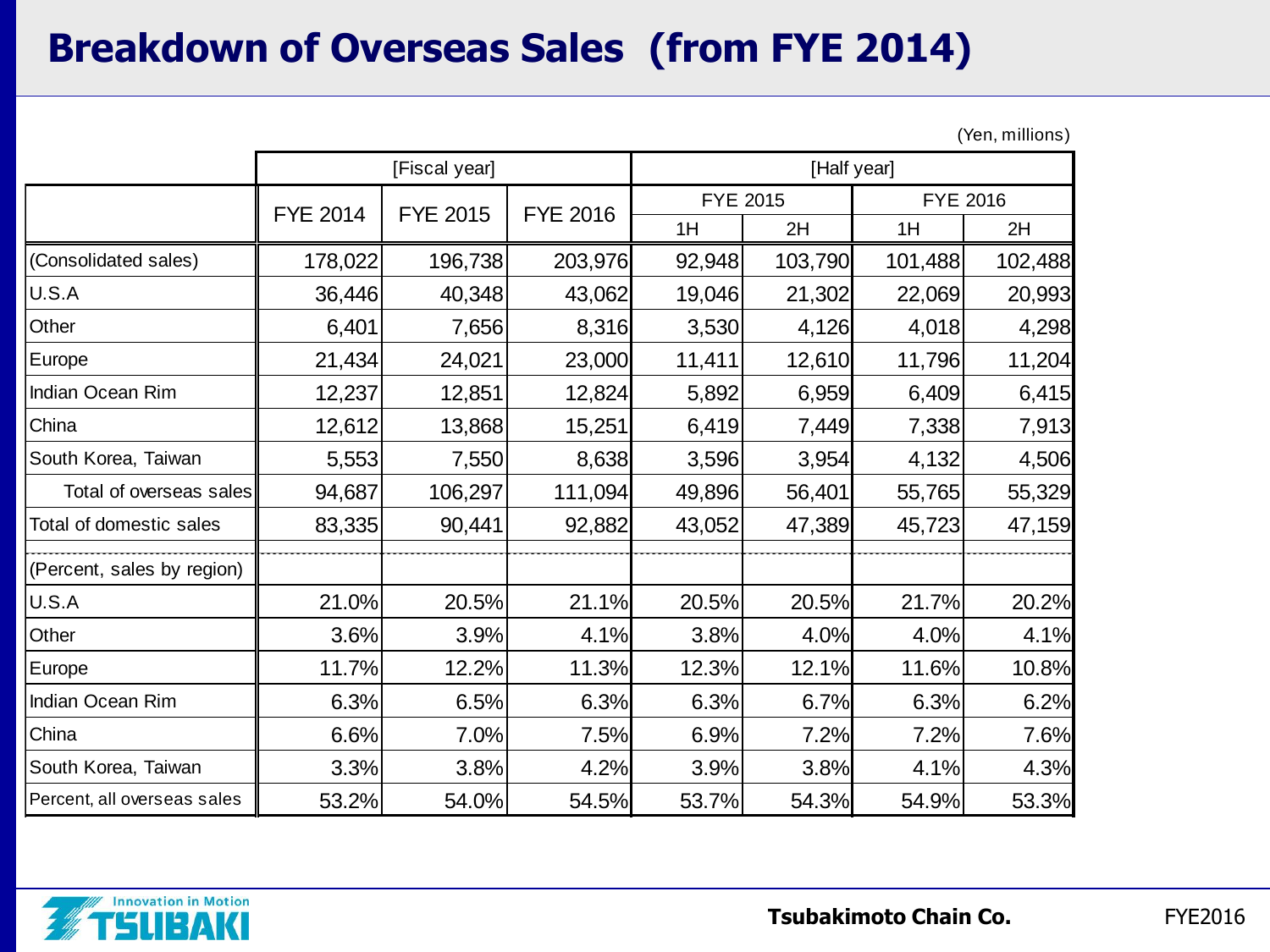#### **Breakdown of Overseas Sales** ~**FYE 2014**

(Yen, millions)

|                             |                               |                 | [Fiscal year]   | [Half year]     |                 |                               |            |                |                  |
|-----------------------------|-------------------------------|-----------------|-----------------|-----------------|-----------------|-------------------------------|------------|----------------|------------------|
|                             |                               |                 |                 |                 |                 | FYE2013                       |            | <b>FYE2014</b> |                  |
|                             | <b>FYE 2010</b>               | <b>FYE 2011</b> | <b>FYE 2012</b> | <b>FYE 2013</b> | <b>FYE 2014</b> | 1H                            | 2H         | 1H             | 2H               |
| (Consolidated sales)        | 112,759                       | 138,243         | 144,896         | 150,002         | 178,022         | 72,773                        | 77,229     | 84,532         | 93,490           |
| <b>U.S.A</b>                | 18,190                        | 22,598          | 21,413          | 25,590          | 36,446          | 11,422                        | 14,168     | 17,782         | 18,664           |
| Europe                      | 5,554                         | 10,626          | 11,581          | 13,830          | 20,687          | 5,638                         | 8,192      | 9,604          | 11,083           |
| Asia / Oceania              | 12,974                        | 20,104          | 19,790          | 21,357          | 30,403          | 10,712                        | 10,645     | 13,722         | 16,681           |
| Other areas*                | 2,191                         | 4,066           | 4,105           | 4,621           | 7,149           | 2,033                         | 2,588      | 3,373          | 3,776            |
| Total of overseas sales     | 38,911                        | 57,395          | 56,890          | 65,400          | 94,687          | 29,806                        | 35,594     | 44,482         | 50,205           |
| Total of domestic sales     | 73,848                        | 80,848          | 88,006          | 84,602          | 83,335          | 42,967                        | 41,635     | 40,050         | 43,285           |
| (Percent, sales by region)  |                               |                 |                 |                 |                 |                               |            |                |                  |
| <b>U.S.A</b>                | 16.1%                         | 16.3%           | 14.8%           | 17.1%           | 20.5%           | 15.7%                         | 18.9%      | 21.0%          | 24.9%            |
| Europe                      | 4.9%                          | 7.7%            | 8.0%            | 9.2%            | 11.6%           | 7.7%                          | 10.9%      | 11.4%          | 14.8%            |
| Asia / Oceania              | 11.5%                         | 14.5%           | 13.7%           | 14.2%           | 17.1%           | 14.7%                         | 14.2%      | 16.2%          | 22.2%            |
| Other areas*                | 1.9%                          | 2.9%            | 2.8%            | 3.1%            | 4.0%            | 2.8%                          | 3.4%       | 4.0%           | 5.0%             |
| Percent, all overseas sales | 34.5%                         | 41.5%           | 39.3%           | 43.6%           | 53.2%           | 41.0%                         | 47.4%      | 52.6%          | 66.9%            |
|                             | (Percent growth year on year) |                 |                 |                 |                 | (Percent growth year on year) |            |                |                  |
| <b>U.S.A</b>                |                               | 24.2%           | $(5.2\%)$       | 19.5%           | 42.4%           | 4.1%                          | 35.7%      | 55.7%          | 31.7%            |
| Europe                      |                               | 91.3%           | 9.0%            | 19.4%           | 49.6%           | $(6.2\%)$                     | 47.0%      | 70.3%          | 35.3%            |
| Asia / Oceania              |                               | 55.0%           | $(1.6\%)$       | 7.9%            | 42.4%           | 9.8%                          | 6.1%       | 28.1%          | 56.7%            |
| Other areas*                |                               | 85.6%           | 1.0%            | 12.6%           | 54.7%           | 14.5%                         | 11.1%      | 65.9%          | 45.9%            |
| Total of overseas sales     |                               | 47.5%           | (0.9%)          | 15.0%           | 44.8%           | 4.5%                          | 25.4%      | 49.2%          | 41.0%            |
| Total of domestic sales     |                               | 9.5%            | 8.9%            | (3.9%)          | $(1.5\%)$       | 3.9%                          | $(10.8\%)$ | $(6.8\%)$      | 4.0%             |
|                             |                               |                 |                 |                 |                 |                               |            |                | * include Canada |

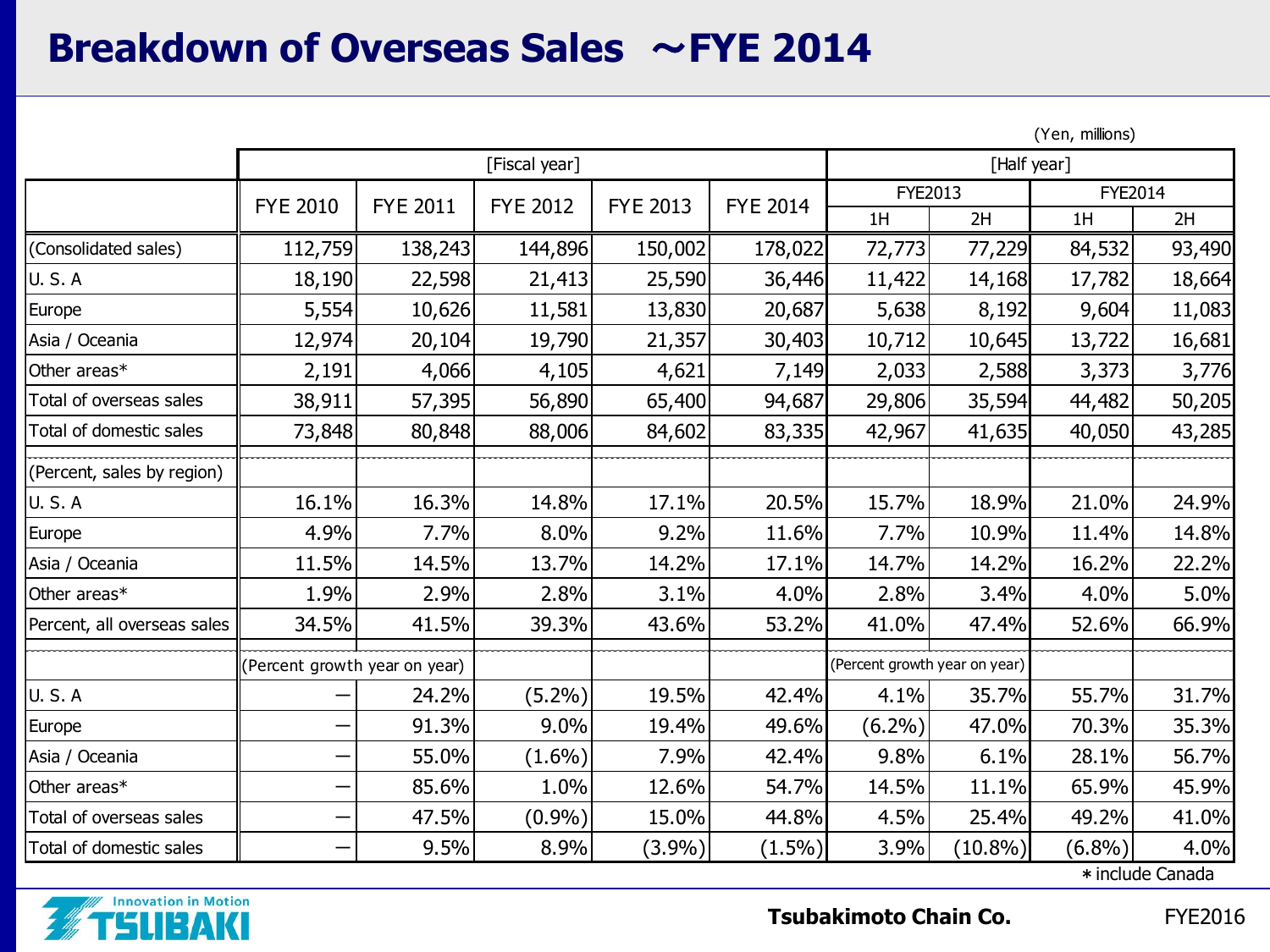# **Movement of Order Acceptance and Backlog (consolidated basis)**

(Yen, millions)

|                            |                             | [Quarter] |                 |                 |                 |        |                 |        |        |                 |        |        |        |
|----------------------------|-----------------------------|-----------|-----------------|-----------------|-----------------|--------|-----------------|--------|--------|-----------------|--------|--------|--------|
|                            | <b>FYE 2012</b><br>FYE 2013 |           | <b>FYE 2014</b> | <b>FYE 2015</b> | <b>FYE 2016</b> |        | <b>FYE 2015</b> |        |        | <b>FYE 2016</b> |        |        |        |
|                            |                             |           |                 |                 |                 | 1Q     | 2Q              | 3Q     | 4Q     | 1Q              | 2Q     | 3Q     | 4Q     |
| (Order acceptance)         |                             |           |                 |                 |                 |        |                 |        |        |                 |        |        |        |
| Chain                      | 50,584                      | 48,236    | 54,788          | 60,530          | 63,168          | 14,109 | 15,515          | 16,022 | 14,884 | 16,106          | 16,033 | 16,044 | 14,985 |
| P.T.U.C <sup>×1</sup>      | 20,996                      | 18,906    | 22,025          | 22,389          | 21,745          | 5,525  | 5,755           | 5,638  | 5,471  | 5,528           | 5,495  | 5,399  | 5,323  |
| <b>Automotive Parts</b>    | 43,353                      | 49,555    | 60,785          | 66,279          | 74,235          | 15,947 | 16,112          | 16,709 | 17,511 | 18,651          | 18,222 | 18,084 | 19,278 |
| Materials Handling Systems | 27,054                      | 29,652    | 40,194          | 44,627          | 43,460          | 10,338 | 13,521          | 9,463  | 11,305 | 11,791          | 11,067 | 9,635  | 10,967 |
| Other                      | 1,978                       | 2,054     | 1,895           | 2,258           | 2,165           | 553    | 481             | 492    | 732    | 507             | 552    | 643    | 463    |
| Total                      | 143,968                     | 148,405   | 179,689         | 196,086         | 204,776         | 46,473 | 51,385          | 48,323 | 49,905 | 52,586          | 51,367 | 49,805 | 51,018 |
| (Backlog)                  |                             |           |                 |                 |                 |        |                 |        |        |                 |        |        |        |
| Chain                      | 7,105                       | 6,697     | 7,409           | 7,932           | 8,215           | 6,877  | 8,185           | 9,028  | 7,932  | 8,332           | 8,245  | 8,958  | 8,215  |
| P.T.U.C <sup>×1</sup>      | 2,699                       | 2,320     | 3,072           | 3,361           | 3,464           | 3,199  | 3,344           | 3,458  | 3,361  | 3,673           | 3,496  | 3,354  | 3,464  |
| <b>Automotive Parts</b>    | 597                         | 755       | 867             | 169             | 931             | 530    | 437             | 498    | 169    | 1,184           | 1,221  | 1,098  | 931    |
| Materials Handling Systems | 10,717                      | 15,993    | 18,023          | 17,926          | 16,876          | 20,465 | 22,237          | 20,962 | 17,926 | 20,041          | 18,580 | 17,549 | 16,876 |
| Other                      | 115                         | 227       | 167             | 265             | 88              | 247    | 179             | 180    | 265    | 331             | 321    | 416    | 88     |
| <b>Total</b>               | 21,235                      | 25,994    | 29,540          | 29,655          | 29,576          | 31,321 | 34,383          | 34,129 | 29,655 | 33,563          | 31,866 | 31,378 | 29,576 |

※1 P.T.U.C : Power Transmission Units and Components